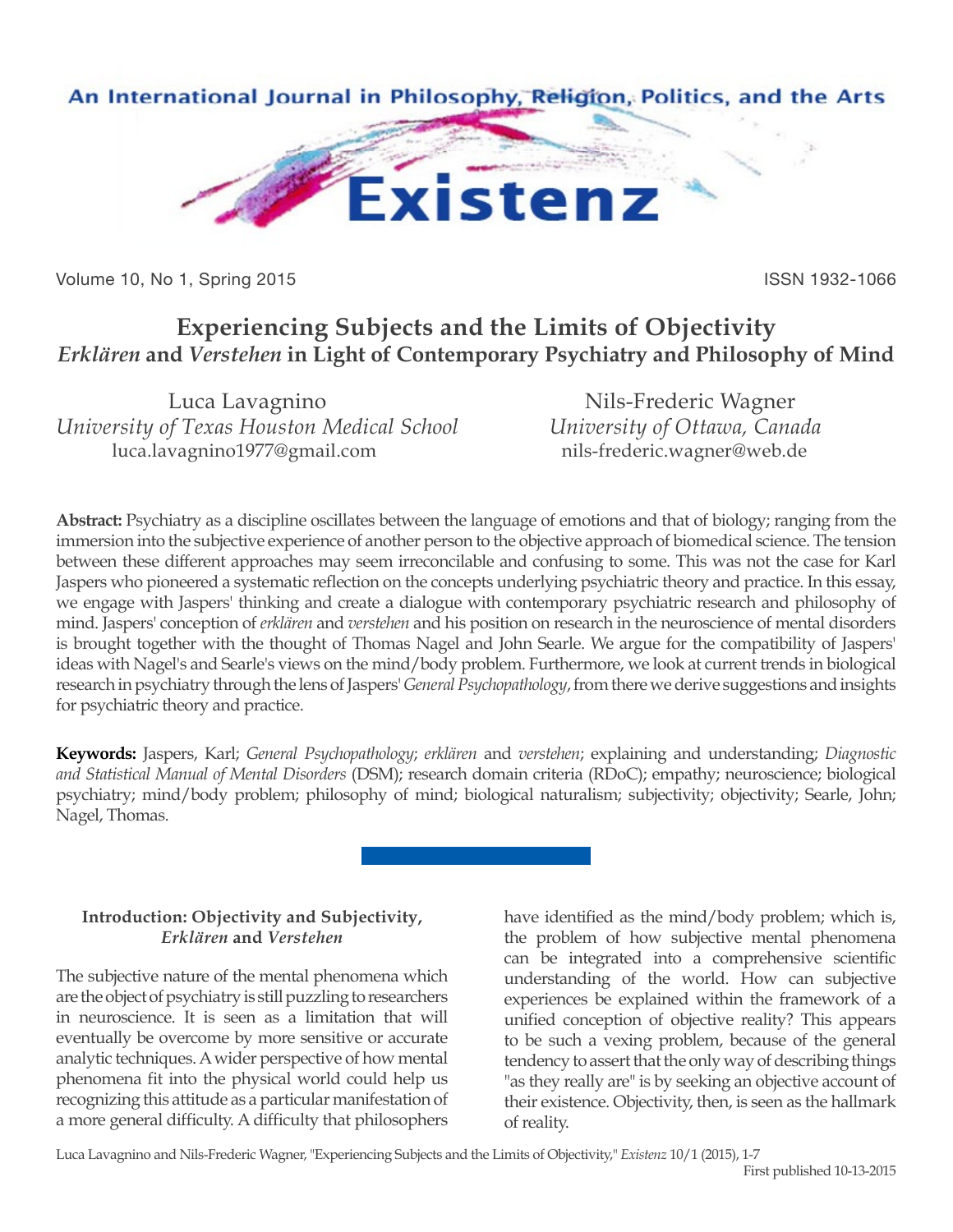But often what appears to a more subjective point of view cannot be accounted for in this way. So either the objective conception of the world is incomplete, or the subjective involves illusions that should be rejected.<sup>1</sup>

There seems to be an irreconcilable tension between mental phenomena that appear to be subjective and the rest of the world that is scientifically describable in objective terms and measurements. "We flee the subjective under the pressure of an assumption" says Nagel,"that everything must be something not to any point of view, but in itself" (*MQ* 208). However, when this objectivity is applied to experiencing subjects that have an irreducible subjective viewpoint toward the world, something is inevitably lost in a purely objective description:

We must admit that the move toward objectivity reveals what things are like in themselves as opposed to how they appear; not just how they appear to one, relatively austere point of view as opposed to others. Therefore when the objective gaze is turned on human beings and other experiencing creatures, who are undeniably parts of the world, it can reveal only what they are like in themselves. And if the way things are for these subjects is not part of the way things are in themselves, an objective account, whatever it shows, will omit something. So reality is not just objective reality, and the pursuit of objectivity is not an equally effective method of reaching the truth about everything. [*MQ* 212 f.]

This relates to challenges in brain research related to psychopathology, namely whether mental phenomena can be reduced to objective phenomena, and if so, whether psychiatry as a science should pursue such aim. At stake is the integration of aspects in psychiatric knowledge of aspects that are epistemologically, and some argue also ontologically, quite heterogeneous. Karl Jaspers experienced this pressing need for conceptual clarification, and took upon himself the task of finding answers to these questions. His first step in this effort was the characterization of the concepts of *erklären* (explaining) and *verstehen* (understanding), in an original and influential attempt to give a foundation to psychiatry as a science. *Erklären* is concerned with the causal explanation of natural phenomena. It requires repeated experience, collecting examples, and consists of creating theories that have a general validity. *Verstehen*

deals with the meaningful connection between mental states, and is achieved through sinking ourselves in a psychic situation.<sup>2</sup> It is not a form of mechanical knowledge that can be generalized: in understanding, "a fresh, personal intuition is needed on every occasion" (*GP* 313).

Besides the epistemic dimension of the distinction between these terms as different ways of how we gain knowledge, there is also, for Jaspers, an ontological dimension that surfaces when looking at his distinction between meaningful and causal psychic connections (*GP* 539). "Meaningful psychic connections" is the phrase Jaspers uses to describe knowledge gained through *verstehen*. By contrast, *erklären* establishes rules of causality.3 *Erklären* and *verstehen* involve two different ways of gaining knowledge (epistemic) and provide a different content of knowledge (ontological) as well.

#### **The Relationship Between Mental Phenomena and Brain States, and Psychiatric Practice**

Jaspers defined his opinion on this topic in opposition to the views of the psychiatric establishment of his times. In commenting on the views of Theodor Meynert in the *GP*, Jaspers notes that according to Meynert, "the structure of the psyche and the structure of the brain must coincide." To this he remarks: "This postulate has never been proved. It cannot be proved, because it is meaningless. What is heterogeneous cannot coincide, but at best the one can only be used as a metaphorical expression of the other" (*GP* 482). Furthermore, he repeatedly states that mental phenomena are not reducible to brain processes, and that no direct connection exists between the two. In the first pages of the *GP*, he expresses the relationship between the investigation of somatic function and the investigation of psychic function with a vivid analogy:

Yet we must remember that neither line of enquiry encounters the other so directly that we can speak of some specific psychic event as directly associated with

<sup>1</sup> Thomas Nagel, *Mortal Questions*, Cambridge, New York: Cambridge University Press 1979, p. 196. [Henceforth cited as *MQ*.]

<sup>2</sup> Karl Jaspers, *General Psychopathology*, trans. J. Hoenig and Marian W. Hamilton, Baltimore, MD: Johns Hopkins University Press 1997, p. 301. [Henceforth cited as *GP*]

<sup>&</sup>lt;sup>3</sup> Christoph Hoerl, "Jaspers on Explaining and Understanding in Psychiatry," in *One Century of Karl Jaspers' General Psychopathology*, eds. Giovanni Stanghellini & Thomas Fuchs, Oxford University Press 2013, pp. 107-20, here p. 109.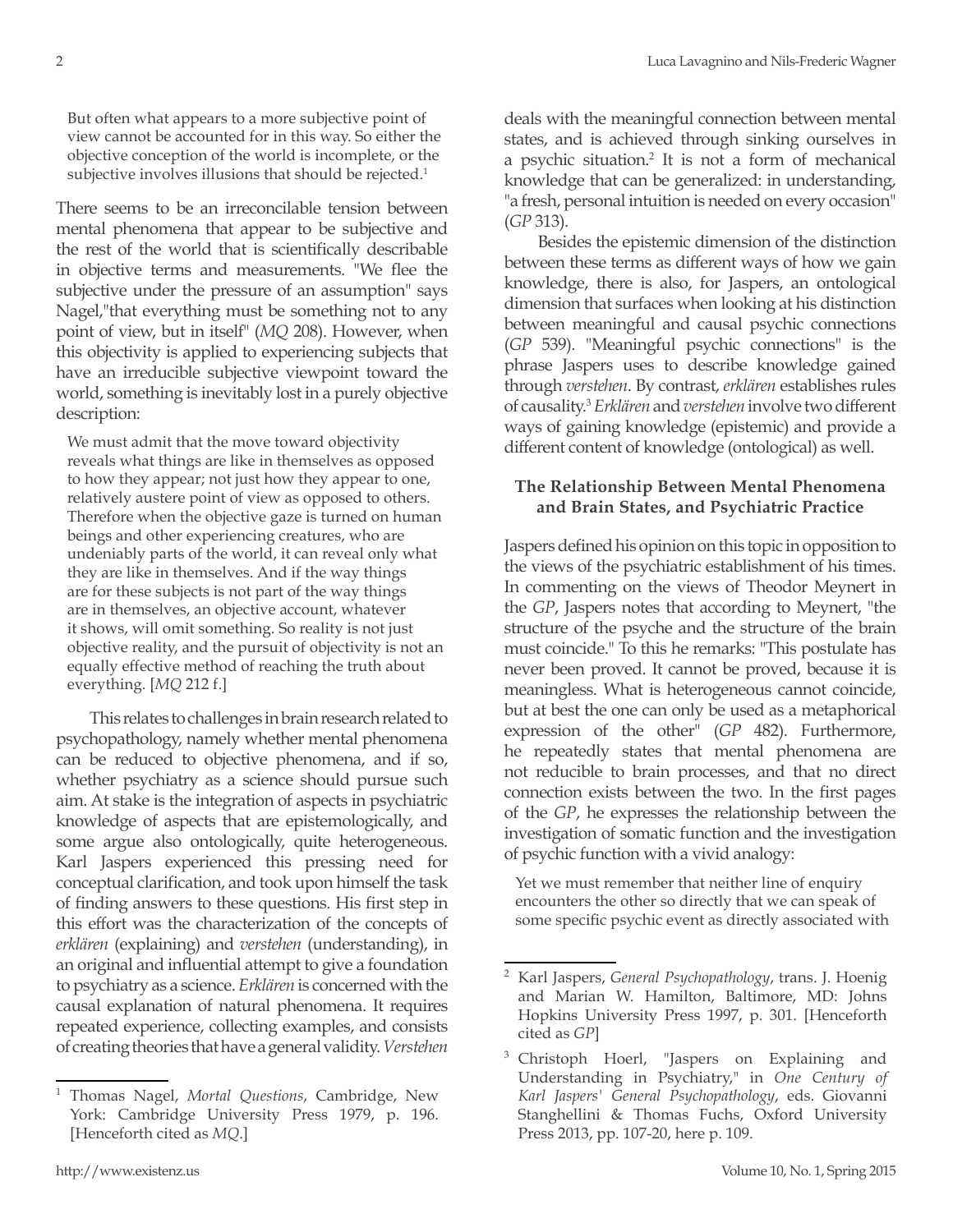some specific somatic event or of an actual parallelism. The situation is analogous with the exploration of an unknown continent from opposite directions, where the explorers never meet because of the impenetrable country that intervenes. [*GP* 4]

In this description, there seems to be no common ground between the two domains. However, the nature of psychiatric practice forces us to shift our perspective from one domain to the other, depending on the clinical situation we are facing. In order to illustrate this, let us consider the case of a dialogue between two individuals. One of them happens to be a psychiatrist. He asks questions, and most of the time he listens to what the other person is telling him. It is very likely that the contents of this dialogue are about what the other person thinks, or how he is feeling: for example, he might be sad because of the loss of a loved one, or he might be angry because of conflicts at work. In these instances, the psychiatrist is probably grasping intuitively (at least to a certain extent) the lived experience of the other person. In particular, he can immerse himself in the other person's experience, and see in an immediate, straightforward way how some experiences or ideas can lead to other ideas or feelings. In Jaspers' terminology, he grasps "meaningful connections" between mental states. Consider two other cases. In the first, the person tells the psychiatrist about a car that he saw passing by in front of his house. This scene made him think that there is a conspiracy of people who are spying on him, and probably putting into action a plan to harm him. In the second case, somebody is reporting that reading a newspaper article made her realize that the news are just a code, through which God is sending messages to her. In these cases, the ability of the psychiatrist to grasp intuitively the meaningful connection between ideas (what Jaspers called "genetic understanding") is ineffective. We cannot achieve an intuition of how these thoughts arise from each other. The boundaries between our own thoughts and emotions and those of someone suffering from these kinds of symptoms are too large and thus ungraspable by empathic understanding. However, we can make attempts at providing an explanation: some change in the physiology of the brain might account for these phenomena. On the same level, we might suppose that administering some drugs might affect the same phenomena in a specific way.

Apparently, the two polarities of psychiatric knowledge assist us in different moments of psychiatric practice. Jaspers recognized and commented extensively on the existence of very different methods to acquire knowledge in psychiatry. In his view, adopting a scientific approach to psychiatry entails a keen awareness of the methods by which we acquire knowledge, and a continued reflection on the strengths and limits of each method, that allows us to apply the one that is the best match for a given circumstance.<sup>4</sup> This kind of awareness is perhaps even more necessary in psychiatry than it is in other disciplines, given that devoting our attention first to immersing ourselves in another person's experience, and then considering biological processes in the brain requires a notable shift in our perspective: we started from psychic contents, which have a private dimension and a subjective quality, and we are now considering natural phenomena, which are never seen from within, but from outside only and studied from an objective point of view.

#### **Biological Naturalism**

Pertinent to Jaspers' theory of meaningful and causal psychic connections is John Searle's answer to the mind/ body problem for which he coined the term "biological naturalism." In developing his view on consciousness, it stands to reason, Searle tells us, that "any philosophical theory has to be consistent with facts."5 This fits well with Jaspers' notion of methodological pluralism and becomes ever more pressing, given the fact that questions of consciousness appear in a different light as the relevant empirical sciences advance. Searle posits that two sorts of things characterize what we know about the nature of consciousness. One is related to what we know from our own experience, the other is based on what we know about brain functions. A plausible theory of consciousness will have to fit with our knowledge of the natural world in general, and will have to be in accordance with recent evidence from neuroscience; however, without ignoring or disregarding its subjective dimension. Aiming for more precision with regards to clarifying the different notions of consciousness, we can, following Searle, say this: In terms of our own experiences, "Conscious

<sup>5.</sup> Nassir Ghaemi, "Existence and Pluralism: The Rediscovery of Karl Jaspers," *Psychopathology* 40/2 (2007), 75-82.

<sup>5</sup> John R. Searle, "Biological Naturalism," in *The Blackwell Companion to Consciousness*, eds. Max Velmans and Susan Schneider, Malden, MA: Wiley-Blackwell 2007, pp. 325-35, here p. 325. [Henceforth cited as *BN*]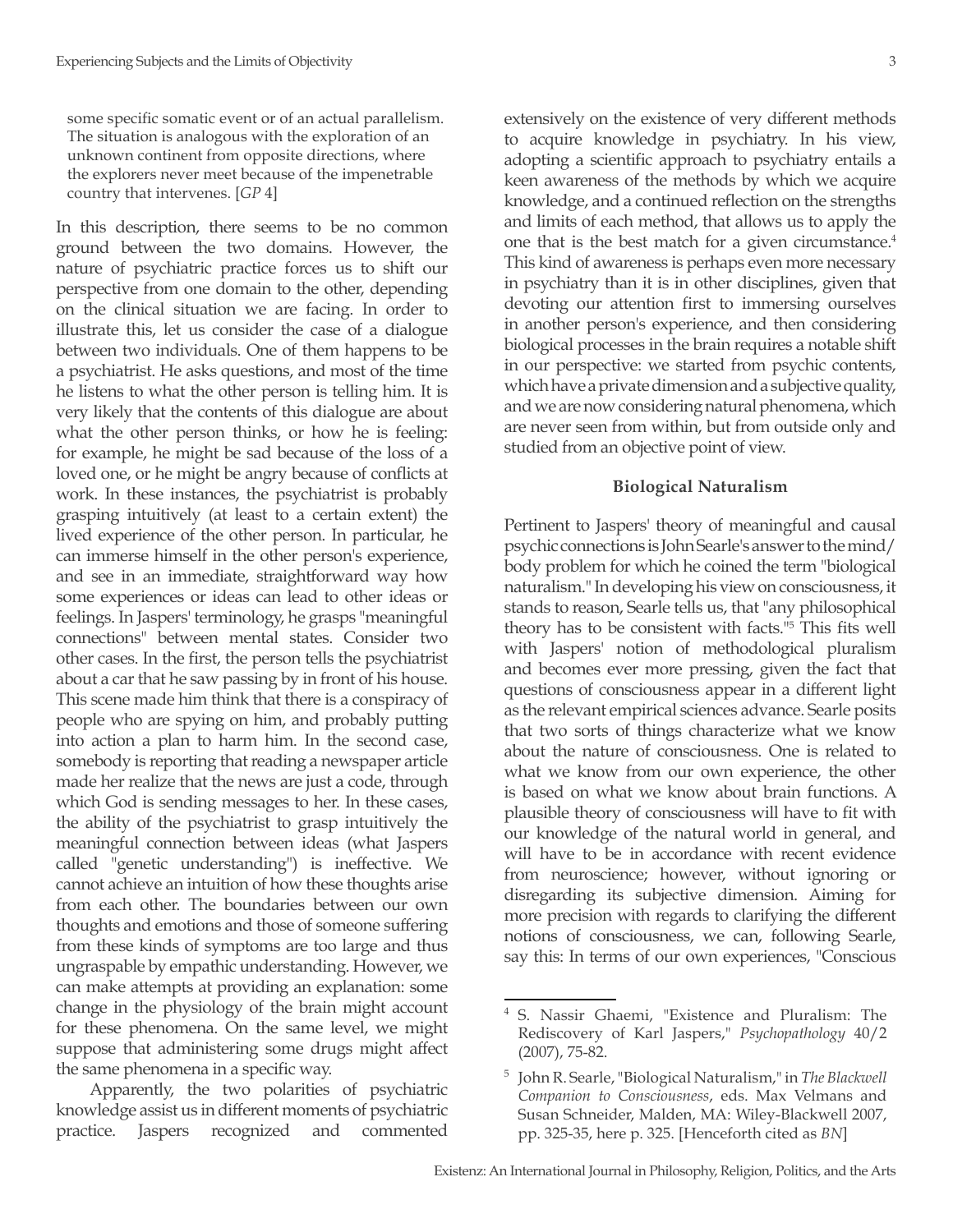states, so defined, are qualitative, in the sense that there is a qualitative feel to being in any particular conscious state. Such states are also ontologically subjective in the sense that they only exist as experienced by a human or animal subject" (*BN* 326).

This leaves us with the peculiar task to navigate slippery territory that requires an important conceptual distinction as to how phenomena can be scrutinized that have both subjective and objective dimensions.

### *First- and Third-Person Ontology: Subjectivity and Objectivity*

The objective description of mental phenomena in terms of brain functions cannot easily be reconciled with their subjective experience that is a salient feature of these mental phenomena when experienced by a subject. Let us consider an example: If you look out of the window and see, say, a tree, this tree has both an objective and a subjective ontology to it. The tree's objective ontology is constituted by its physical features; that is, by the height of its stem, the color of its leaves and all the rest of it. Your conscious visual experience of the tree, however, has a subjective ontology; there is a certain private sensation as to how it feels for you to look at the tree. Searle further disambiguates the objective/subjective distinction:

First, there is an epistemic sense of the objectivesubjective distinction. The claim that Rembrandt was born in 1606 is a matter of objective fact. The claim that Rembrandt was a better painter than Rubens is a matter of subjective opinion. Objectivity and subjectivity in this epistemic sense are features of claims. But in addition to the epistemic sense there is an ontological sense of the distinction. Most things, such as mountains, molecules, and tectonic plates exist apart from any experiencing subject. They have an objective or third-person ontology. Some things, such as pains and tickles and itches, only exist when experienced by a human or animal subject, and for that reason, they have a subjective or first-person ontology. Consciousness is ontologically subjective in the sense that it only exists when experienced by a human or animal subject. It is important to emphasize that you can have epistemically objective knowledge of a domain that is ontologically subjective. It is for this reason that an epistemically objective science of ontologically subjective consciousness is possible. [*BN* 326]

Let us nail down this important explanatory apparatus: Third-person ontology is objective in the sense that it describes observer-independent, as it were, brute facts of entities that stand-alone of any experiencing subject. A tree has certain objective features whether or not someone observes them. In contrast, first-person ontology is subjective in the sense that it describes observer-dependent, qualitative features that come into existence only by being experienced by a subject. The particular way in which, say, someone experiences the beauty of the tree's green leaves depends on one's subjective viewpoint.

Now, science usually gets a grip on complex phenomena by reducing them to their basic elements. Consciousness, however, seems to be in principle immune to these kinds of reductions for a simple epistemic reason: there is no appearance-reality distinction. The epistemic basis of the phenomenon in question is its reality itself:

if it consciously seems to me that I am conscious, then I am conscious. We can make lots of mistakes about our own consciousness, but where the very existence of consciousness is in question we cannot make the appearance-reality distinction, because the appearance of the existence of consciousness is the reality of its existence. [*BN* 327]

Even if, one day, we were to know the exact neuroscientific causal explanation of how consciousness comes about in the brain, all we were to know would be its third-person ontology. This, obviously, would be a profound achievement—still quite far out of reach. Yet, the discovery of the exact neural correlates of consciousness would not be the entire story, since consciousness has its aforementioned salient first-person ontological features. These features, as it seems, could not be accounted for in purely third-person ontological terms—even if our scientific worldview were complete. Again, this is not to say that consciousness consists of some extra substance.

Here comes a disclaimer to avoid possible misunderstandings. Despite having first-person ontological features, consciousness is nothing spooky or ethereal. An overwhelming amount of neuroscientific evidence suggests that all our conscious states are caused by lower level brain processes. What is more, consciousness being caused by lower level neural processes also neatly explains why it is causally efficacious. Take an example. The conscious decision to raise your arm causes your arm going up. This can be described at different explanatory levels, however all of which are causally real levels of one and the same causal system. That is, your arm going up can be described at the level of the conscious intention to raise your arm and the corresponding bodily movement, or it can be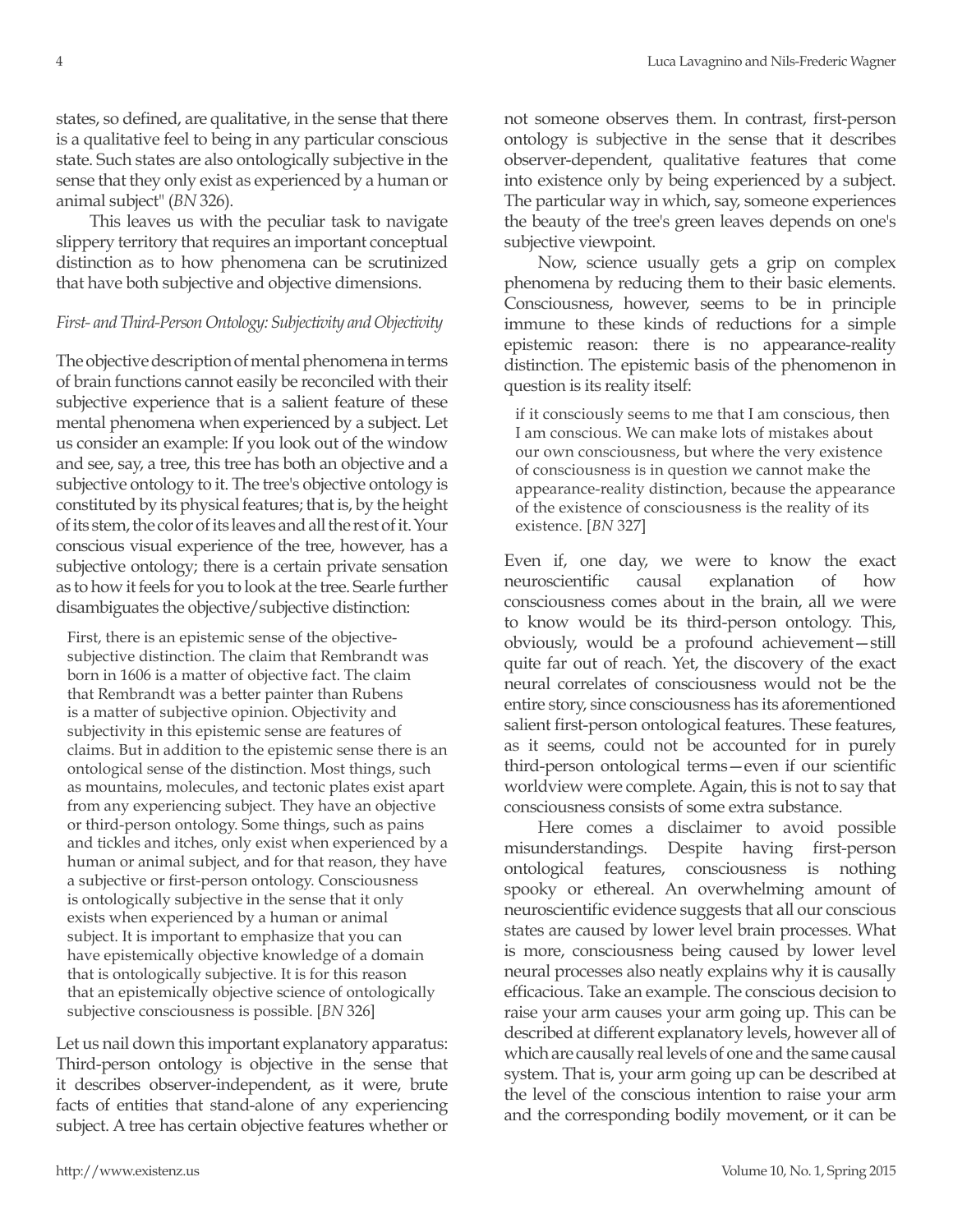described at the level of neuron firings and synapses and the secretion of acetylcholine at the axon endplates of your motor neurons. It is important to acknowledge that these are not separate causal structures; but rather a single causal system described at different levels. Once one realizes that the same system can have different levels of description that are not competing or distinct, but merely different levels within a single unified causal system, the fact that the brain has different levels of description is no more mysterious than that any other physical system has different levels of description.

To give a rapid summary, consciousness has both first and third-person ontological features, and they are both parts of the natural world. On this view, mental and physical properties do not belong to distinct metaphysical categories, but are different parts of one cohesive picture: the natural world. Mental features are realized by physical features, but their first-person ontological reality is not reducible to the lower level third-person ontological features of the neural system from which they emerge. As such, consciousness is a higher-level biological feature of brain systems. This is to recognize that the salient first-person ontological features of consciousness do not prevent it from being an ordinary biological part of the natural world. We experience this on a regular basis. If you are consciously thinking about your desire to go and get a cold beer, this conscious thought is real and by no means illusory; neither can it be reduced to something else. It is subjective as it is a distinctively private sensual experience inaccessible to anyone else, and it is qualitative as it comes with a certain "what-is-it-like feeling" that is different from other "what-is-it-like feelings"—drinking beer feels different from bickering with your spouse. Nevertheless, the conscious experience of desiring a beer is caused by lower-level brain processes that function causally as they may soon make you head to the refrigerator satisfying your cravings.

#### **Biological Psychiatry**

It is useful to briefly sketch how biological psychiatry has approached the relationship between the brain and psychic phenomena so far. Research in biological psychiatry has been based in the last three decades on the diagnoses defined by the different versions of the *Diagnostic and Statistical Manual* of mental disorders (DSM). Researchers have tried to uncover biological correlates to these diagnoses. This research program is based on the underlying assumption

that mental disorders are discrete entities, and that they are discontinuous from each other and from health. This conceptual approach has been criticized as being excessively narrow and unable to represent accurately the clinical reality of psychiatric disorders.<sup>6</sup> Furthermore, the same institutions that brought the DSM to international acclaim are now questioning whether the DSM still has a role to play in guiding research efforts. One of the biggest funding institutions in neuroscience and biological psychiatry, the National Institute of Mental Health (NIMH), has recently taken a critical stance toward the categorical approach endorsed by the DSM. Thomas Insel, the current NIMH director, suggested that the symptombased categorical diagnostic system should probably be complemented by more biologically-oriented approaches to classifying mental illness, that might facilitate integrating clinical knowledge with the findings of neuroscientific research.<sup>7</sup> In order to pursue this aim, a new framework has been proposed: the Research Domain Criteria (RDoC). Its purpose is to design and implement "psychiatric nosologies based upon neuroscience and behavioral science rather than descriptive phenomenology."8 The elements on which this approach is based are "dimensions of observable behavior and neurobiological measures" (*TRF* 28). The RDoC part ways with the DSMs particularly in their attempt to conceptualize psychopathology as composed of continuous dimensions, cutting across discrete diagnoses. Some authors that have done prominent work in the domain of the philosophy of psychiatry welcomed this new approach. For example, Fulford and colleagues emphasize how the RDoC framework could be a more inclusive framework compared to the DSM approach, in that it could be more open to a plurality of research paradigms.9 However, other commentators

- <sup>8</sup> Bruce N. Cuthbert, "The RDoC Framework: Facilitating Transition from ICD/DSM to Dimensional Approaches that Integrate Neuroscience and Psychopathology," *World Psychiatry* 13/1 (February 2014), 28-35, here p. 28. [Henceforth cited as *TRF*]
- Kenneth W. M. Fulford, Lisa Bortolotti, Matthew

<sup>6</sup> Nancy C. Andreasen, "DSM and the Death of Phenomenology in America: An Example of Unintended Consequences," *Schizophrenia Bulletin* 33/1 (2007), 108-112.

<sup>7</sup> Thomas Insel, *Director's Blog: Transforming Diagnosis*, 29 April 2013, www.nimh.nih.gov/about/director/2013/ transforming-diagnosis.shtml, last accessed 8-14-2015.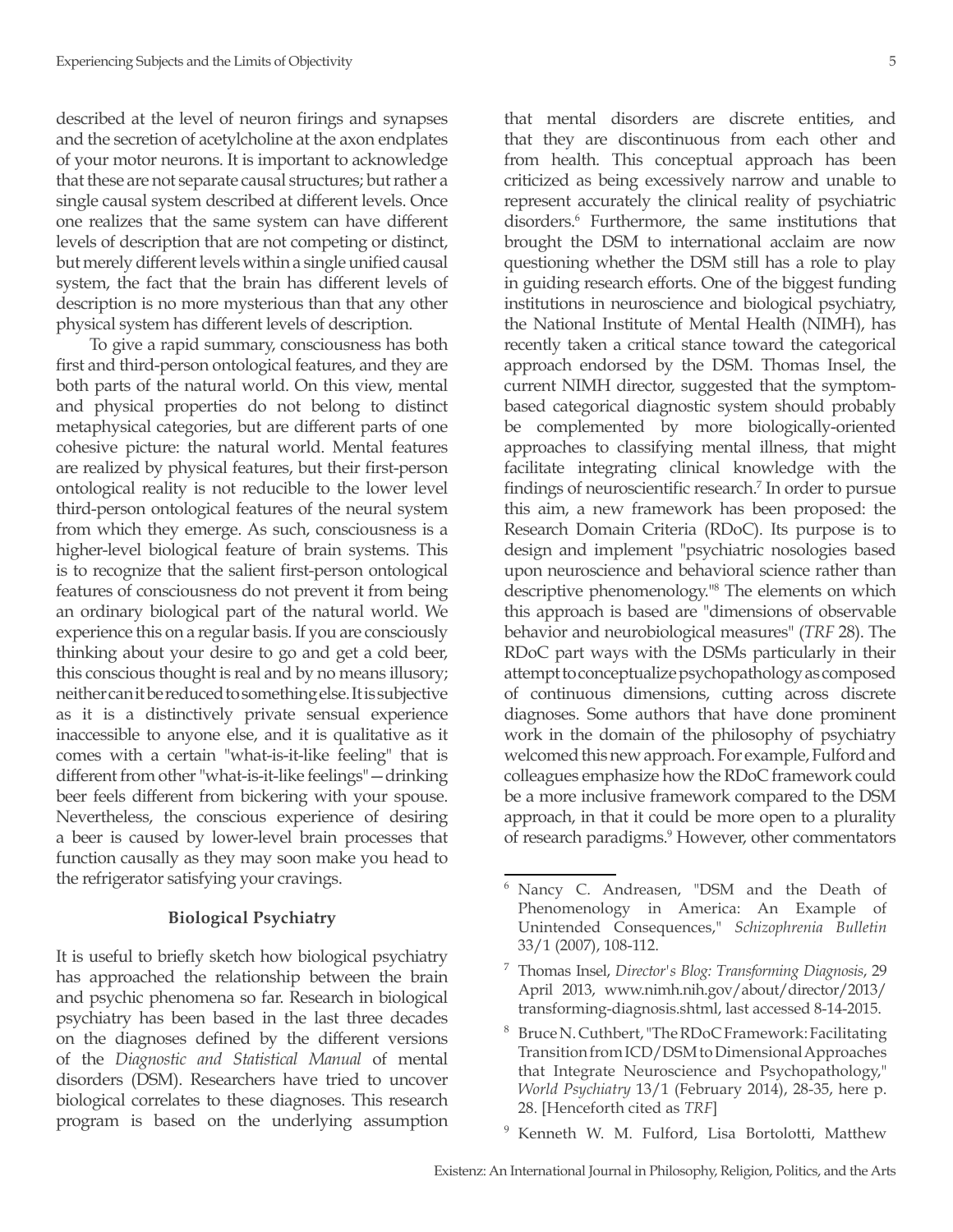were less enthusiastic. Josef Parnas notes that the RDoC framework basically endorses a type-type identity reductionism, where certain parts of mental life are reduced to certain kinds of neural activity.<sup>10</sup> He concludes his comment pointing out he risk of creating a "psychiatry without psyche" (a term he borrows from Jaspers), which also appears to echo the critique that Noam Chomsky made against Behaviorism saying that to confuse behavior with psychology is to confuse the evidence for psychology with psychology itself.

Despite his critique of a psychiatry that is unilaterally dominated by a neuroscientific approach, it seems relevant to remember at this point that Jaspers was never dismissive of research in biological psychiatry per se, and he emphasized the importance of the study of the nervous system. It is intriguing to wonder if contemporary research in neuroscience has anything to add to the questions we have considered so far. A domain of current research that would probably have aroused Jaspers' interest is the investigation of the neuroscience of empathy.

## *The Neuroscience of Empathy*

Jaspers elaborated on a specific functional mode of understanding in his 1913 paper where he pointed out that there are two ways of understanding how psychic events arise out of other psychic events.11 The first is the use of logic, which allows us to understand connections rationally. The second is through empathy: "But if we understand the content of the thoughts as they have arisen out of the moods, wishes, and fears of the person who thought them, we understand the connexions psychologically or empathically. Only the latter can be called 'psychological understanding'"(*CMC* 83). In the *GP* this concept is stated again: "Rational understanding is only an aid to psychology, empathic understanding is psychology itself" (*GP* 304). The centrality of the role of empathy in psychological understanding could not be

Broome, "Taking the Long View: An Emerging Framework for Translational Psychiatric Science," *World Psychiatry* 13/2 (June 2014), 110-117.

- <sup>10</sup> Josef Parnas, "The RDoC Program: Psychiatry Without Psyche?" *World Psychiatry* 13/1 (February 2014), 46-47.
- <sup>11</sup> Karl Jaspers, "Causal and 'Meaningful' Connexions Between Life History and Psychosis (1913)," transl. J. Hoenig, in *Themes and Variations in European Psychiatry: An Anthology*, eds. Steven R. Hirsch & Michael Shepherd, Charleottesville, VA: University Press of Virginia 1974, pp. 81-93. [Henceforth cited as *CMC*.]

affirmed more clearly.

Recent reviews on the neuroscience of empathy,<sup>12</sup> reveal how vibrant and active this area of research is today. It is intriguing to note that brain functions associated with empathy constitute a necessary condition for psychological understanding. This is an example of considering the activity of specific areas of the brain as precondition of a set of mental phenomena, as opposed to mapping mental phenomena on brain processes in a type-type identity sort of fashion. Considering a certain kind of brain function a conditioning factor of mental phenomena appears to resonate well with Jaspers' conceptualization of how we should consider the relationship between the brain and mental phenomena:

We know that in general no psychic event exists without the precondition of some physical basis. There are no "ghosts." But we do not know a single physical event in the brain which could be considered the identical counterpart of any morbid psychic event. We only know conditioning factors for the psychic life; we never know the cause of the psychic event, only a cause. [*GP* 459]

This resonates well with Searle's claim that casual reducibility does not necessarily entail ontological reducibility:

So there is a sense in which consciousness is reducible: the mark of empirical reality is the possession of cause and effect relations, and consciousness (like other system features) has no cause and effect relations beyond those of its microstructural base. There is nothing in your brain except neurons (together with glial cells, blood flow and all the rest of it) and sometimes a big chunk of the thalamocortical system is conscious. The sense in which, though causally reducible, it is ontologically irreducible, is that a complete description of the third-person objective features of the brain would not be a description of its first-person subjective features.<sup>13</sup>

## **The Human Being as a Whole**

Engaging with Jaspers' thought suggests some considerations on the conceptual approach of contemporary research programs in biological psychiatry

<sup>12</sup> See Jamil Zaki & Kevin N. Ochsner, "The Neuroscience of Empathy: Progress, Pitfalls and Promise," *Nature Neuroscience* 15/5 (May 2012), 675-680.

<sup>13</sup> John R. Searle, "Why I am Not a Property Dualist," *Journal of Consciousness Studies* 9/12 (2002), 57-64, here pp. 60f.